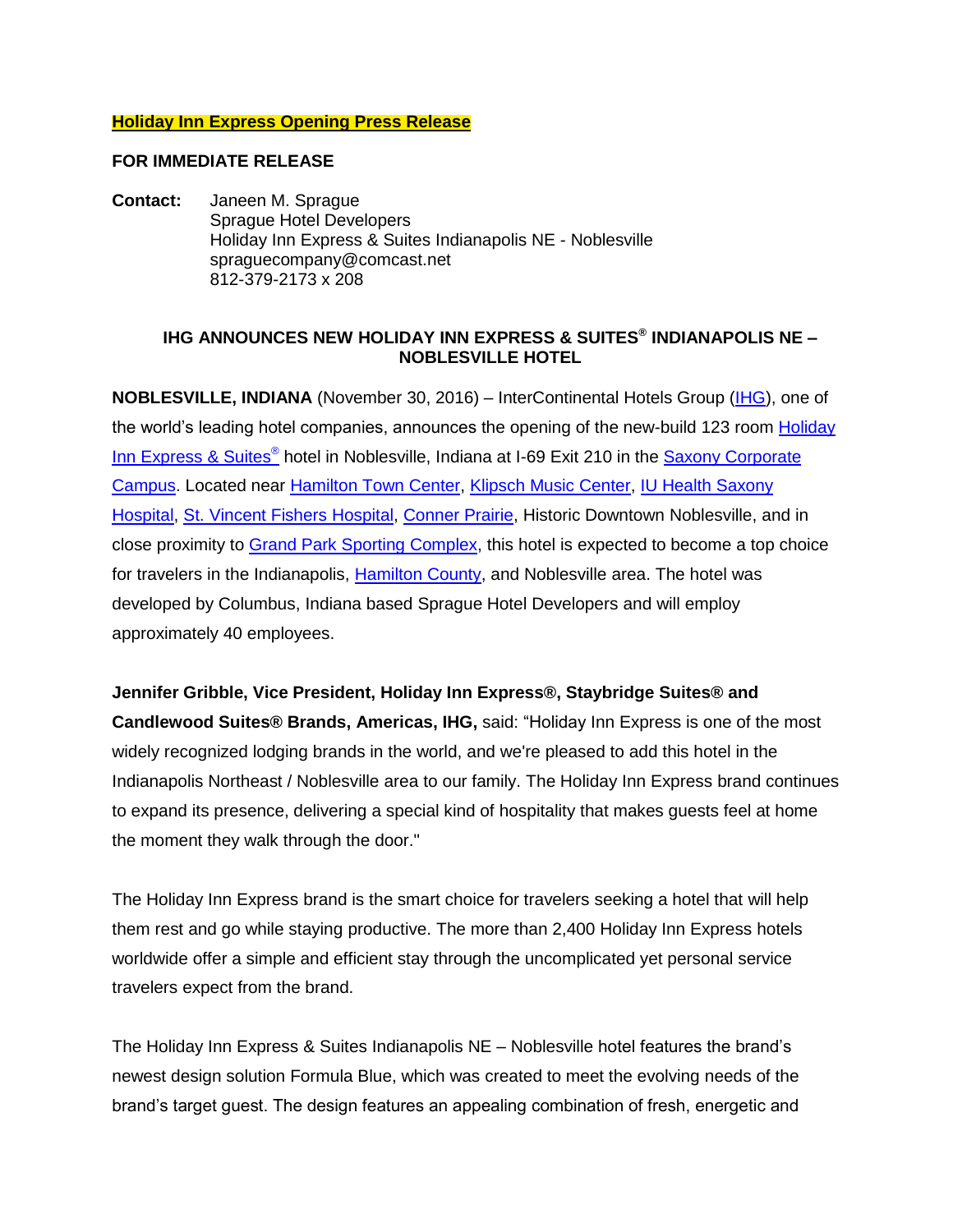engaging elements, creating a distinctive style that is evident at every touch point of the Holiday Inn Express brand experience.

Features of the hotel's design include:

- An open, pod-style front desk area that delivers a familiar and expedited check in and out experience;
- Flexible seating in a two-story lobby and Great Room, including community tables with built in wired and wireless charging where guest can collaborate with colleagues or relax with friends and family;
- Refreshingly streamlined guestrooms that provide comforts and features that allow guests to be productive during their stay and have a great night's sleep, including noisereducing headboard and television tower, multiple points of power conveniently located throughout the room and functional storage allowing guests to live out of their suitcase or unpack into a variety of storage options.

**Janeen M. Sprague, Owner and CEO of Sprague Hotel Developers said:** "In each room, we wanted to provide our guests with a fresh and inviting atmosphere by featuring bright colors and a contemporary style that blend together perfectly. We are excited to be one of the first in Indiana to showcase the Holiday Inn Express brand's new design and to do so in one of the area's premier commercial developments, the Saxony Corporate Campus and Noblesville. As with many of Sprague Hotels, we expect this to be an award-winning hotel and a preferred hotel for the business and leisure travelers in the Noblesville and Hamilton County area."

In addition, the hotel features an indoor saline pool, a 24-hour fitness center and a 24-hour business center. There is 1335 square feet of meeting space which can comfortably accommodate up to 98 people. A board room is also available for smaller functions.

The complimentary Express Start™ breakfast bar offers a full range of breakfast items including pancakes from the brand's one touch pancake machine, the signature cinnamon roll, Smart Roast™ coffee, and rotating selections of hot breakfast items such as scrambled eggs or omelets, bacon or turkey sausage and biscuits. Also offered are a variety of healthy options, such as Chobani® yogurt, whole wheat English muffins, fresh fruit, Kellogg's®breakfast cereals, and Quaker® oatmeal flavors in cups.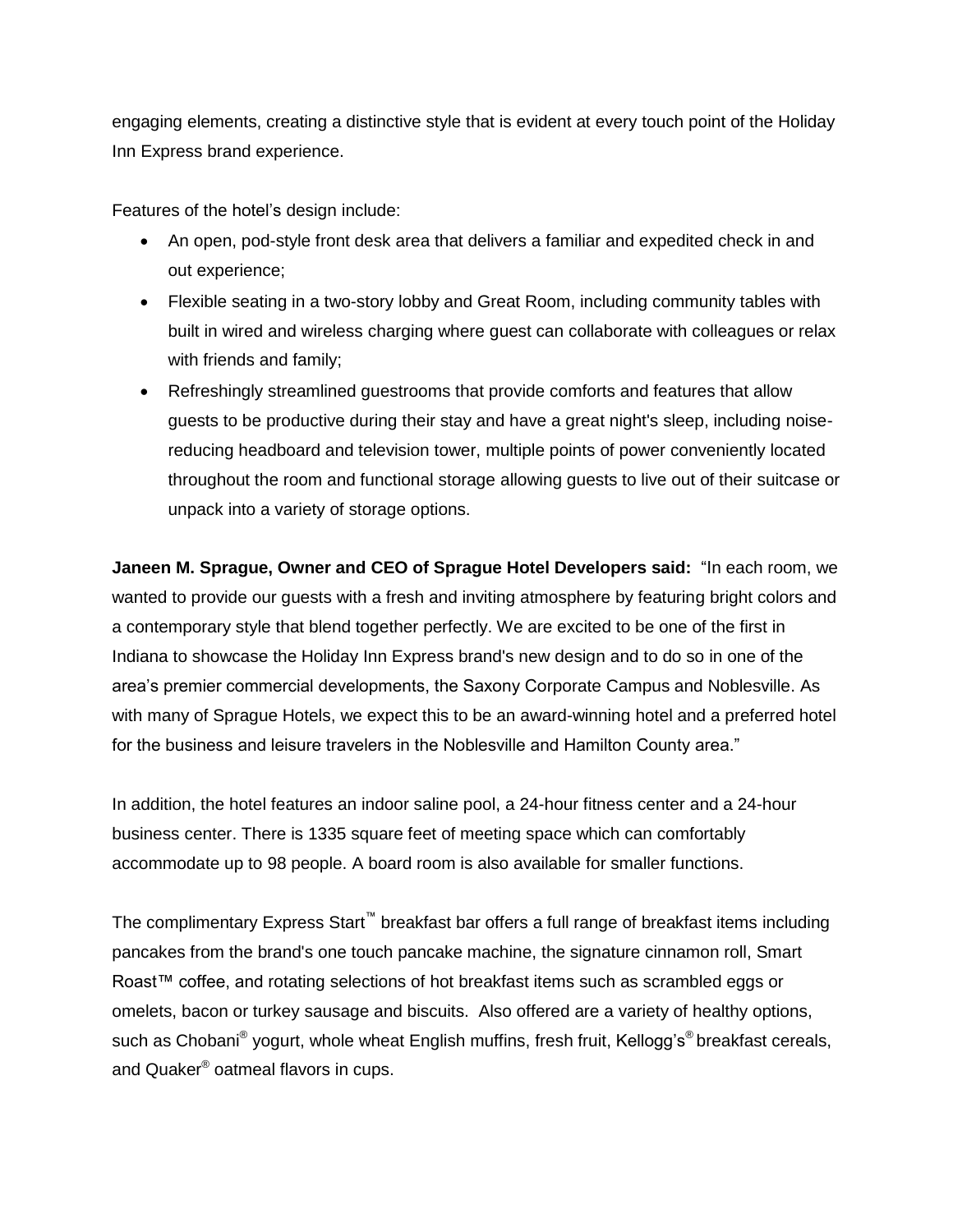Conveniently situated off I-69 and Campus Parkway, the property is located at 13625 Tegler Drive, 10 minutes from downtown Noblesville and only 25 minutes from downtown Indianapolis. Shopping and entertainment can be found nearby at the upscale outdoor Hamilton Town Center and in and around Noblesville. Guests can also enjoy downtown Indianapolis attractions, including [Circle Centre Mall,](http://www.simon.com/mall/circle-centre-mall) [Indianapolis Children's Museum,](https://www.childrensmuseum.org/) [Lucas Oil Stadium,](http://www.lucasoilstadium.com/) [Bankers Life](http://www.bankerslifefieldhouse.com/)  [Fieldhouse,](http://www.bankerslifefieldhouse.com/) and [Indianapolis Zoo.](http://indianapoliszoo.com/SitePages/Home.aspx)

The Holiday Inn Express brand is part of IHG's diverse family of brands in nearly 100 countries and territories. The scale and diversity of the IHG family of brands means that its hotels can meet guests' needs whatever the occasion – whether an overnight getaway, a business trip, a family celebration or a once-in-a-lifetime experience. Reservations can be made by calling 1- 800-HOLIDAY or by going to [www.holidayinnexpress.com.](file:///C:/Users/WorralJ/Documents/HIPOB%20Dual/New%20PR%20Toolkits%20-%20Q3%202016/HIEX/www.holidayinnexpress.com)

The Holiday Inn Express brand participates in IHG<sup>®</sup> Rewards Club. The industry's first and largest [hotel rewards](http://www.ihgrewardsclub.com/) program is free, and guests can enroll at [IHGRewardsClub.com,](http://www.ihg.com/rewardsclub/us/en/home) by downloading the IHG® [App,](http://www.ihg.com/hotels/us/en/global/offers/mobile?cm_mmc=OSMAM-6C-AMER-EN-MOBILE_VANITY_PR) by calling 1-888-211-9874 or by inquiring at the front desk of any of IHG's more than 5,000 hotels worldwide. The hotel also participates in [IHG Green Engage](http://www.ihgplc.com/index.asp?pageid=742)<sup>®</sup> and offers unique programs to ensure sustainability.

# # #

#### *Notes to Editors:*

*[IHG® \(InterContinental Hotels Group\)](http://www.ihgplc.com/index.asp) [LON:IHG, NYSE:IHG (ADRs)] is a global organization with a broad portfolio of hotel brands, including [InterContinental® Hotels & Resorts,](http://www.intercontinental.com/hotels/gb/en/reservation) [Kimpton®](https://www.kimptonhotels.com/)  [Hotels & Restaurants,](https://www.kimptonhotels.com/) [HUALUXE® Hotels and Resorts,](http://cn.ihg.com/hualuxe?scmisc=header_vn) [Crowne Plaza® Hotels & Resorts,](http://www.ihg.com/crowneplaza/hotels/gb/en/reservation) [Hotel](http://www.ihg.com/hotelindigo/hotels/us/en/reservation)  [Indigo®,](http://www.ihg.com/hotelindigo/hotels/us/en/reservation) [EVEN® Hotels,](http://www.ihg.com/evenhotels/hotels/us/en/reservation) [Holiday Inn® Hotels & Resorts,](http://www.ihg.com/holidayinn/hotels/gb/en/reservation) [Holiday Inn Express®,](http://www.ihg.com/holidayinnexpress/hotels/gb/en/reservation) [Staybridge](http://www.ihg.com/staybridge/hotels/gb/en/reservation)  [Suites®](http://www.ihg.com/staybridge/hotels/gb/en/reservation) and [Candlewood Suites®.](http://www.ihg.com/candlewood/hotels/us/en/reservation)* 

*IHG franchises, leases, manages or owns nearly 5,100 hotels and more than 750,000 guest rooms in almost 100 countries, with nearly 1,500 hotels in its development pipeline. IHG also manages [IHG® Rewards Club,](http://www.ihg.com/rewardsclub/gb/en/home) the world's first and largest hotel loyalty program, with nearly 99 million members worldwide.* 

*[InterContinental Hotels Group PLC](http://www.ihgplc.com/index.asp) is the Group's holding company and is incorporated in Great Britain and registered in England and Wales. More than 350,000 people work across IHG's hotels and corporate offices globally.*

*Visit [www.ihg.com](http://www.ihg.com/hotels/gb/en/reservation) for hotel information and reservations and [www.ihgrewardsclub.com](http://www.ihg.com/rewardsclub/gb/en/home) for more on IHG Rewards Club. For our latest news, visit: [www.ihg.com/media](http://www.ihgplc.com/index.asp?pageid=5#ref_media) and follow us on social media at: [www.twitter.com/ihg,](http://www.twitter.com/ihg) [www.facebook.com/ihg](http://www.facebook.com/ihg) and [www.youtube.com/ihgplc.](http://www.youtube.com/ihgplc)*